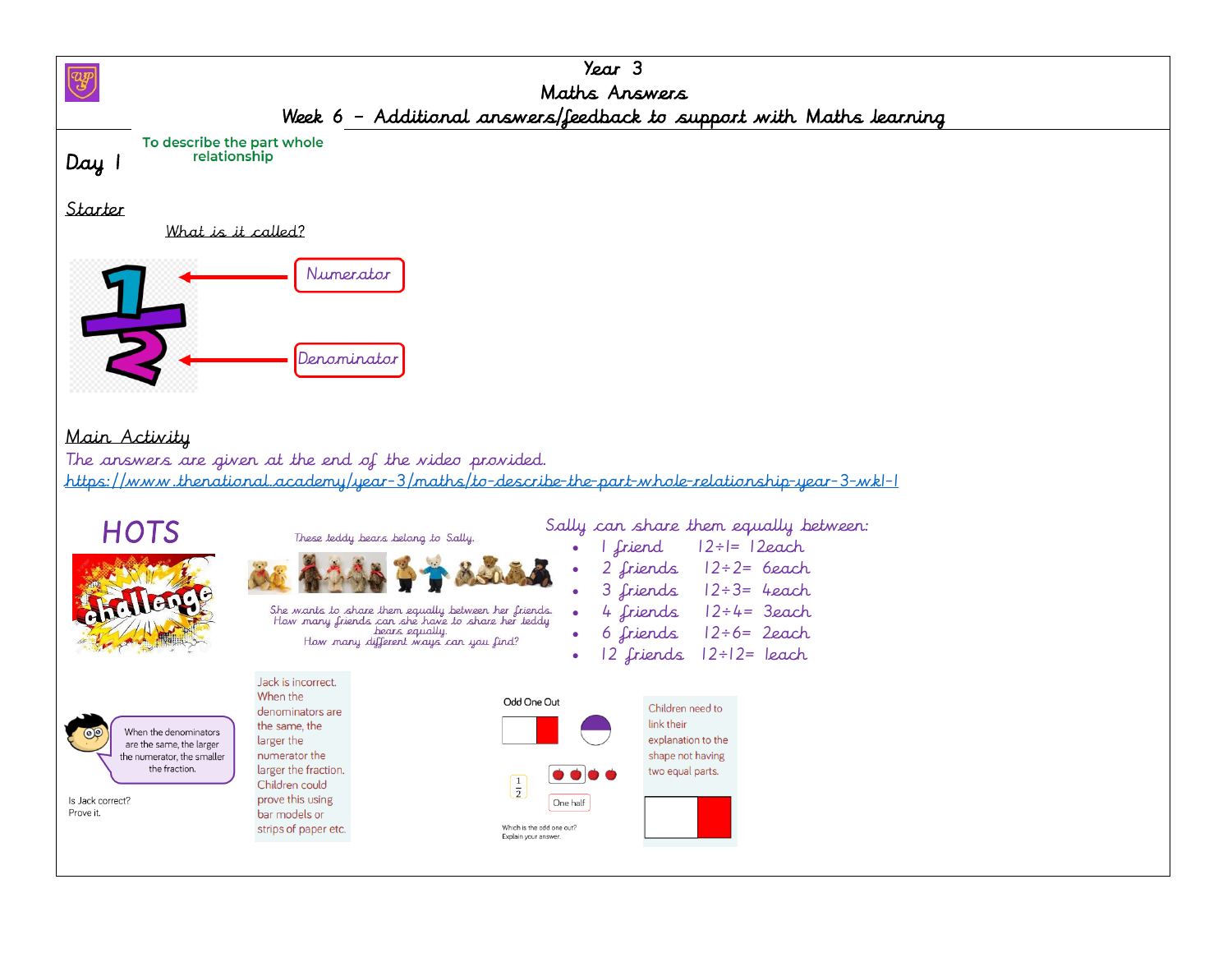

 $\hat{\mathcal{G}}$  $\frac{1}{2}$  $\frac{1}{\sqrt{2}}$  $\frac{1}{2}$ 

Ryan is incorrect because 14 doesn't share/divide between 5 people equally.



### 14÷5= 2 remainder 4 This is not equal

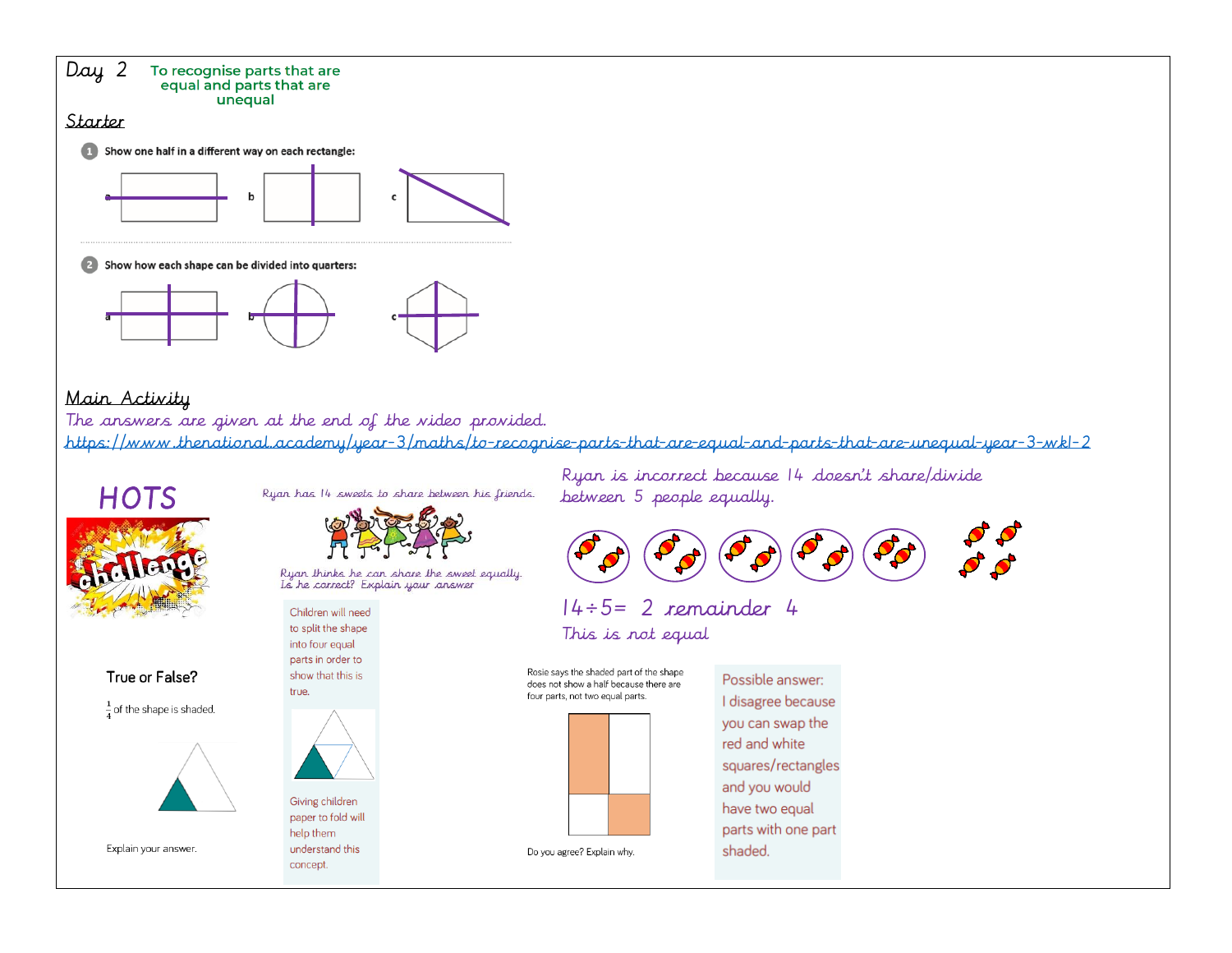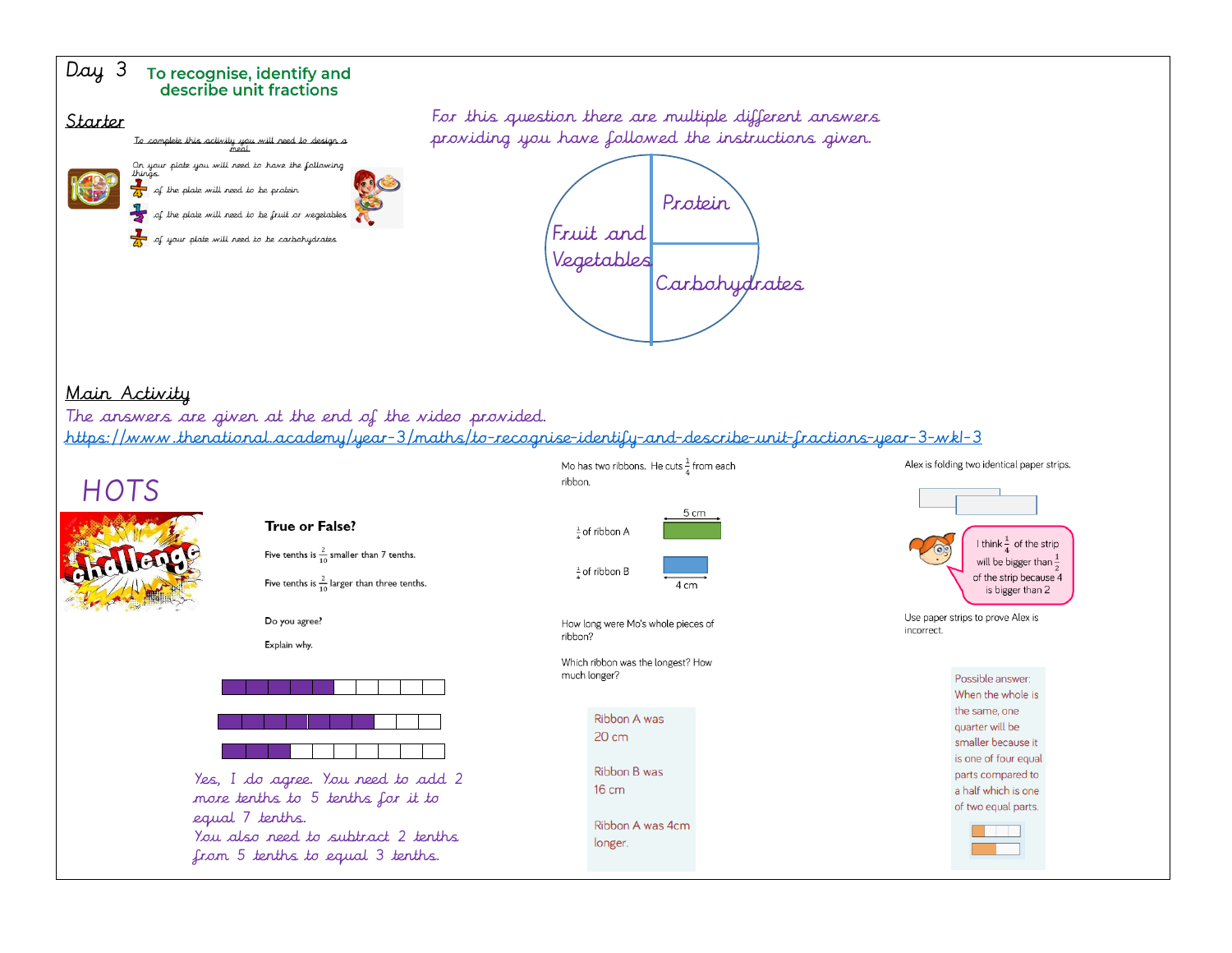

Inagine 20 toy cars. Is it possible to find  $1/2$ ,  $1/3$  and  $1/4$ of them without breaking any

of them or having some remaining? Explain your thoughts.

## $\frac{1}{2}$  of 20 20 divided by  $2 = 10 \sqrt{ }$

 $1/3$  of 20 20 divided by  $3 = 6r2$  X  $\frac{1}{4}$  of 20 20 divided by  $4 = 5 \sqrt{ }$ 20 can be shared equally between ½ and ¼'s but there is 2 remaindering when shared between 1/3's.

The answers are given at the end of the video provided.

[https://www.thenational.academy/year-3/maths/to-find-unit](https://www.thenational.academy/year-3/maths/to-find-unit-fractions-of-a-given-quantity-year-3-wk1-4)[fractions-of-a-given-quantity-year-3-wk1-4](https://www.thenational.academy/year-3/maths/to-find-unit-fractions-of-a-given-quantity-year-3-wk1-4)



a) 
$$
2/3
$$
 of  $21 = 14$   
\nb)  $3/4$  of  $28 = 21$   
\nc)  $5/10$  of  $40 = 20$   
\nd)  $2/5$  of  $60 = 24$   
\ne)  $1/2$  of  $50 = 25$ 

Ruby and Mariam each have a pencil case with pencils inside. Each person takes out 4 percils.

Ruby says, "I have 1/5 of my pencils in my hand, but you have 1/6 of your pencils. I have more pencils than you."

Explain why Ruby is incorrect?

### Ruby  $4x5 = 20$  (1/5 of 20 is 4) Ruby has 20 pencils Mariam  $4x6= 24$  (1/6 of 24 is 4) Mariam has 24 pencils Ruby is incorrect because she has 4 pencils less than Mariam